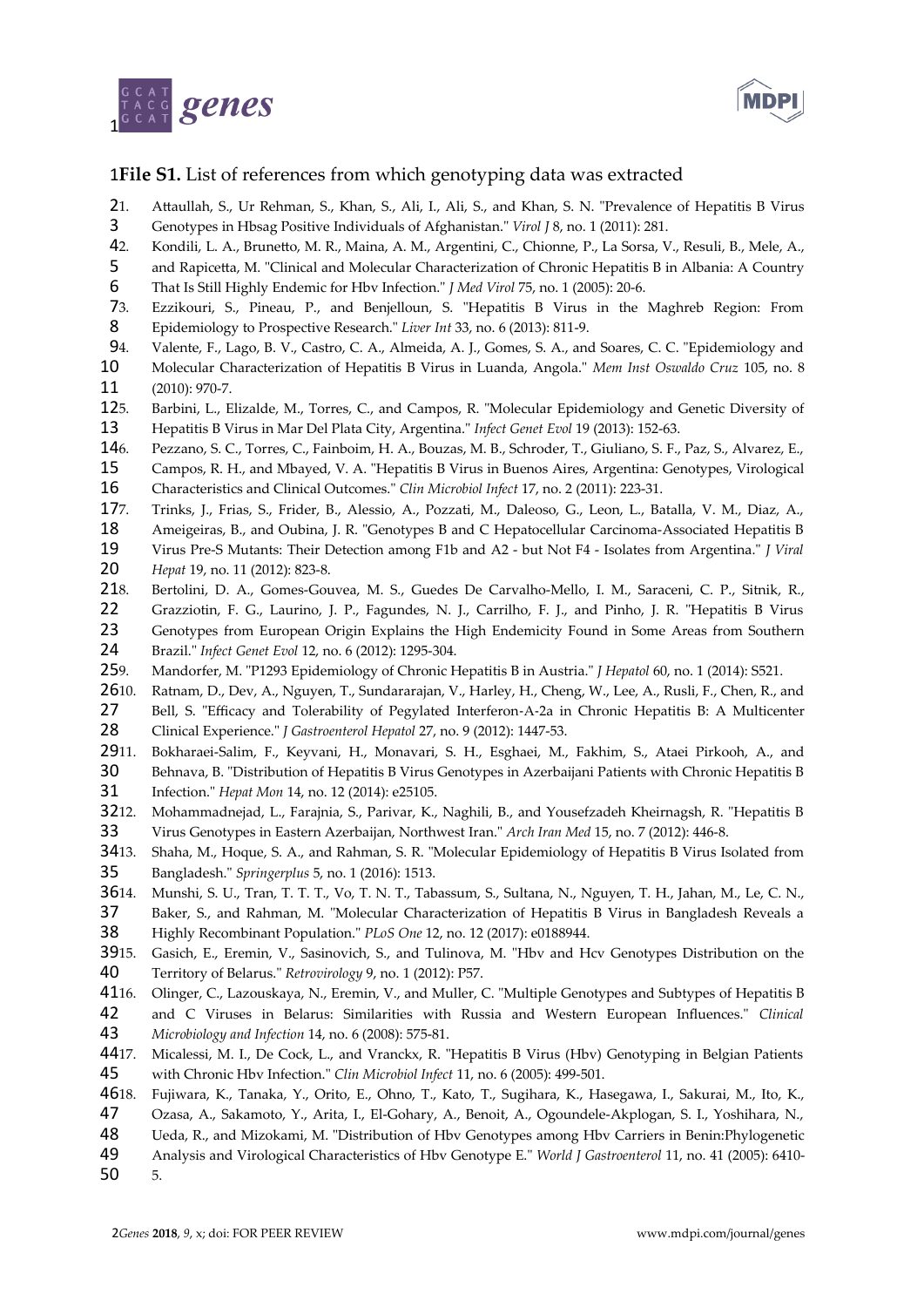- 19. Khan, A., Tanaka, Y., Saito, H., Ebinuma, H., Sekiguchi, H., Iwama, H., Wakabayashi, G., Kamiya, T., 5119.
- Kurbanov, F., Elkady, A., and Mizokami, M. "Transmission of Hepatitis B Virus (Hbv) Genotypes among 52
- Japanese Immigrants and Natives in Bolivia." *Virus Res* 132, no. 1-2 (2008): 174-80. 53
- 20. Castilho Mda, C., Oliveira, C. M., Gimaque, J. B., Leao, J. D., and Braga, W. S. "Epidemiology and Molecular Characterization of Hepatitis B Virus Infection in Isolated Villages in the Western Brazilian 5420. 55
- Amazon." *Am J Trop Med Hyg* 87, no. 4 (2012): 768-74. 56
- 21. Viana, S., Paraná, R., Moreira, R. C., Compri, A. P., and Macedo, V. "High Prevalence of Hepatitis B Virus 5721.
- and Hepatitis D Virus in the Western Brazilian Amazon." *Am J Trop Med Hyg* 73, no. 4 (2005): 808-14. 58
- 22. Eloy, A. M., Moreira, R. C., Lemos, M. F., Silva, J. L., and Coelho, M. R. "Hepatitis B Virus in the State of Alagoas, Brazil: Genotypes Characterization and Mutations of the Precore and Basal Core Promoter Regions." *Braz J Infect Dis* 17, no. 6 (2013): 704-6. 5922. 60 61
- 23. Sitnik, R., Pinho, J. R., Bertolini, D. A., Bernardini, A. P., Da Silva, L. C., and Carrilho, F. J. "Hepatitis B 6223.
- Virus Genotypes and Precore and Core Mutants in Brazilian Patients." *J Clin Microbiol* 42, no. 6 (2004): 2455-60. 63 64
- 24. Chacha, S. G. F., Gomes-Gouvea, M. S., Malta, F. M., Ferreira, S. D. C., Villanova, M. G., Souza, F. F., 6524.
- Teixeira, A. C., Passos, A., Pinho, J. R. R., and Martinelli, A. L. C. "Distribution of Hbv Subgenotypes in 66
- Ribeirao Preto, Southeastern Brazil: A Region with History of Intense Italian Immigration." *Braz J Infect Dis* 21, no. 4 (2017): 424-32. 67 68
- 25. Barros, L. M. F., Gomes-Gouvêa, M. S., Kramvis, A., Mendes-Corrêa, M. C. J., Dos Santos, A., Souza, L. a. 6925.
- B., Santos, M. D. C., Carrilho, F. J., De Jesus Domicini, A., and Pinho, J. R. R. "High Prevalence of Hepatitis B Virus Subgenotypes A1 and D4 in Maranhão State, Northeast Brazil." *Infection, genetics and Evolution* 24 (2014): 68-75. 70 71 72
- 26. Oliveira, M. P., Lemes, P. S., Matos, M. a. D., Del‐Rios, N. H. A., Carneiro, S., Aparecida, M., Silva, C., 7326.
- Macedo, Á., Lopes, C. L. R., and Teles, S. A. "Overt and Occult Hepatitis B Virus Infection among Treatment‐Naïve Hiv‐Infected Patients in Brazil." *Journal of medical virology* 88, no. 7 (2016): 1222-29. 74 75
- 27. Ciccozzi, M., Babakir‐Mina, M., Lo Presti, A., Salpini, R., Cella, E., Gabanelli, E., Teoharov, P., Kevorkyan, 7627.
- A., Perno, C. F., and Zehender, G. "Molecular Analysis of Hepatitis B Virus in Bulgaria." *Journal of medical virology* 85, no. 1 (2013): 49-54. 77 78
- 28. Diarra, B., Yonli, A. T., Sorgho, P. A., Compaore, T. R., Ouattara, A. K., Zongo, W. A., Tao, I., Traore, L., Soubeiga, S. T., Djigma, F. W., Obiri-Yeboah, D., Nagalo, B. M., Pietra, V., Sanogo, R., and Simpore, J. 7928. 80
- "Occult Hepatitis B Virus Infection and Associated Genotypes among Hbsag-Negative Subjects in Burkina Faso." *Mediterr J Hematol Infect Dis* 10, no. 1 (2018): e2018007. 81 82
- 29. Ntagirabiri, R., Munezero, B., Nahimana, C., and Ndabaneze, E. "[Hepatitis B Virus Genotypes and Evolutionary Markers in Chronic Hbsag Patients in Bujumbura]." *Pan Afr Med J* 23 (2016): 95. 8329. 84
- 30. Huy, T. T., Sall, A. A., Reynes, J. M., and Abe, K. "Complete Genomic Sequence and Phylogenetic Relatedness of Hepatitis B Virus Isolates in Cambodia." *Virus Genes* 36, no. 2 (2008): 299-305. 8530. 86
- Srey, C. T., Ijaz, S., Tedder, R. S., and Monchy, D. "Characterization of Hepatitis B Surface Antigen Strains Circulating in the Kingdom of Cambodia." *J Viral Hepat* 13, no. 1 (2006): 62-6. 8731. 88
- 32. Sa-Nguanmoo, P., Tangkijvanich, P., Thawornsuk, N., Vichaiwattana, P., Prianantathavorn, K., 8932.
- Theamboonlers, A., Tanaka, Y., and Poovorawan, Y. "Molecular Epidemiological Study of Hepatitis B Virus among Migrant Workers from Cambodia, Laos, and Myanmar to Thailand." *J Med Virol* 82, no. 8 90 91
- (2010): 1341-9. 92
- 33. Forbi, J. C., Ben-Ayed, Y., Xia, G. L., Vaughan, G., Drobeniuc, J., Switzer, W. M., and Khudyakov, Y. E. "Disparate Distribution of Hepatitis B Virus Genotypes in Four Sub-Saharan African Countries." *J Clin Virol* 58, no. 1 (2013): 59-66. 9333. 94 95
- 34. Mulders, M. N., Venard, V., Njayou, M., Edorh, A. P., Bola Oyefolu, A. O., Kehinde, M. O., Muyembe 9634.
- Tamfum, J. J., Nebie, Y. K., Maiga, I., Ammerlaan, W., Fack, F., Omilabu, S. A., Le Faou, A., and Muller, C. P. "Low Genetic Diversity Despite Hyperendemicity of Hepatitis B Virus Genotype E Throughout West Africa." *J Infect Dis* 190, no. 2 (2004): 400-8. 97 98 99
- 35. Singh, A. E., Plitt, S. S., Osiowy, C., Surynicz, K., Kouadjo, E., Preiksaitis, J., and Lee, B. "Factors Associated with Vaccine Failure and Vertical Transmission of Hepatitis B among a Cohort of Canadian 10035. 101
- Mothers and Infants." *J Viral Hepat* 18, no. 7 (2011): 468-73. 102
- 36. Panessa, C., Hill, W. D., Giles, E., Yu, A., Harvard, S., Butt, G., Andonov, A., Krajden, M., and Osiowy, C. 10336.
- "Genotype D Amongst Injection Drug Users with Acute Hepatitis B Virus Infection in British Columbia." *J Viral Hepat* 16, no. 1 (2009): 64-73. 104 105
	- 4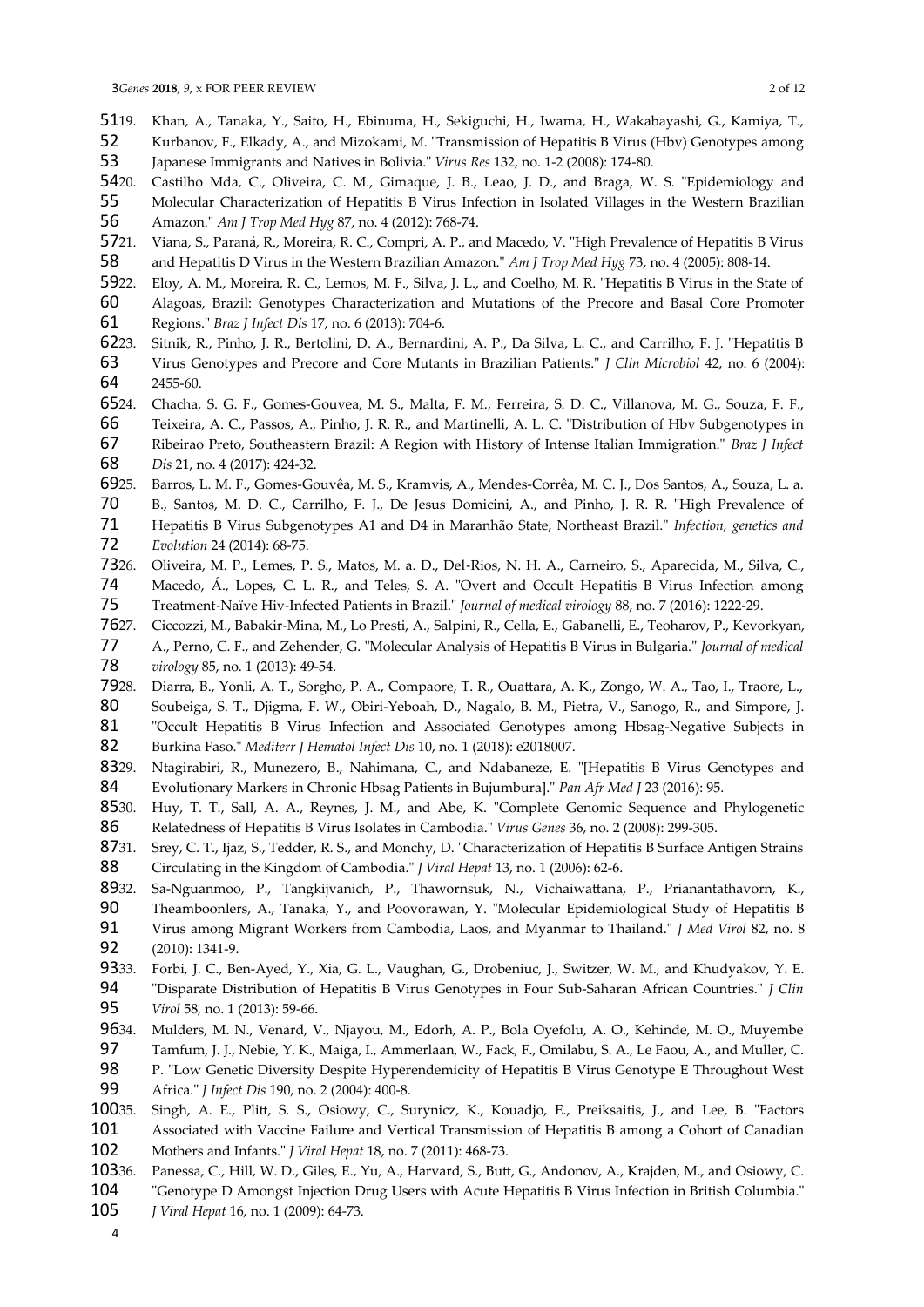- 37. Huynh, C., Minuk, G. Y., Uhanova, J., Baikie, M., Wong, T., and Osiowy, C. "Serological and Molecular Epidemiological Outcomes after Two Decades of Universal Infant Hepatitis B Virus (Hbv) Vaccination in 10637. 107
- Nunavut, Canada." *Vaccine* 35, no. 35 Pt B (2017): 4515-22. 108
- 38. Osiowy, C., Larke, B., and Giles, E. "Distinct Geographical and Demographic Distribution of Hepatitis B 10938.
- Virus Genotypes in the Canadian Arctic as Revealed through an Extensive Molecular Epidemiological Survey." *J Viral Hepat* 18, no. 4 (2011). 110 111
- 39. Congly, S. E., Wong, P., Al-Busafi, S. A., Doucette, K., Fung, S. K., Ghali, P., Fonseca, K., Myers, R. P., 11239.
- Osiowy, C., and Coffin, C. S. "Characterization of Hepatitis B Virus Genotypes and Quantitative Hepatitis B Surface Antigen Titres in North American Tertiary Referral Liver Centres." *Liver Int* 33, no. 9 (2013): 1363-9. 113 114 115
- Ducancelle, A., Abgueguen, P., Birguel, J., Mansour, W., Pivert, A., Le Guillou-Guillemette, H., Sobnangou, J.-J., Rameau, A., Huraux, J.-M., and Lunel-Fabiani, F. "High Endemicity and Low Molecular 11640. 117
- Diversity of Hepatitis B Virus Infections in Pregnant Women in a Rural District of North Cameroon." *PLoS One* 8, no. 11 (2013): e80346. 118 119
- 41. Komas, N. P., Vickos, U., Hübschen, J. M., Béré, A., Manirakiza, A., Muller, C. P., and Le Faou, A. "Cross-Sectional Study of Hepatitis B Virus Infection in Rural Communities, Central African Republic." *BMC Infect Dis* 13, no. 1 (2013): 286. 12041. 121 122
- 42. Di Lello, F. A., Pineiro, Y. L. F. G., Munoz, G., and Campos, R. H. "Diversity of Hepatitis B and C Viruses in Chile." *J Med Virol* 81, no. 11 (2009): 1887-94. 12342. 124
- 43. Venegas, M., Alvarado-Mora, M. V., Villanueva, R. A., Rebello Pinho, J. R., Carrilho, F. J., Locarnini, S., 12543.
- Yuen, L., and Brahm, J. "Phylogenetic Analysis of Hepatitis B Virus Genotype F Complete Genome Sequences from Chilean Patients with Chronic Infection." *J Med Virol* 83, no. 9 (2011): 1530-6. 126 127
- 44. Li, H.-M., Wang, J.-Q., Wang, R., Zhao, Q., Li, L., Zhang, J.-P., and Shen, T. "Hepatitis B Virus Genotypes and Genome Characteristics in China." *World journal of gastroenterology: WJG* 21, no. 21 (2015): 6684. 12844. 129
- 45. Zhong, Y.-W., Li, J., Song, H.-B., Duan, Z.-P., Dong, Y., Xing, X.-Y., Li, X.-D., Gu, M.-L., Han, Y.-K., and Zhu, S.-S. "Virologic and Clinical Characteristics of Hbv Genotypes/Subgenotypes in 487 Chinese Pediatric Patients with Chb." *BMC Infect Dis* 11, no. 1 (2011): 262. 13045. 131 132
- 46. Chu, C. J., Hussain, M., and Lok, A. S. F. "Hepatitis B Virus Genotype B Is Associated with Earlier Hbeag Seroconversion Compared with Hepatitis B Virus Genotype C." *Gastroenterology* 122, no. 7 (2002): 1756-62. 13346. 134
- Nie, J., Li, J., Sun, K., Sun, M., Chen, J., Ma, J., Yan, L., and Zhuang, H. "Hbv/D1: A Major Hbv 13547.
- Subgenotype Circulating in Uyghur Patients with Chronic Hbv Infection in Xinjiang, China." *Arch Virol* 157, no. 8 (2012): 1541-49. 136 137
- 48. Alvarado Mora, M. V., Romano, C. M., Gomes-Gouvêa, M. S., Gutierrez, M. F., Botelho, L., Carrilho, F. J., 13848.
- and Pinho, J. R. R. "Molecular Characterization of the Hepatitis B Virus Genotypes in Colombia: A 139
- Bayesian Inference on the Genotype F." *Infection, genetics and Evolution* 11, no. 1 (2011): 103-08. 140
- 49. Gulube, Z., Chirara, M., Kew, M., Tanaka, Y., Mizokami, M., and Kramvis, A. "Molecular Characterization of Hepatitis B Virus Isolates from Zimbabwean Blood Donors." *Journal of medical virology* 83, no. 2 (2011): 235-44. 14149 142 143
- 50. Cortes-Mancera, F., Loureiro, C. L., Hoyos, S., Restrepo, J. C., Correa, G., Jaramillo, S., Norder, H., Pujol, 14450.
- F. H., and Navas, M. C. "Etiology and Viral Genotype in Patients with End-Stage Liver Diseases Admitted to a Hepatology Unit in Colombia." *Hepat Res Treat* 2011 (2011): 363205. 145 146
- 51. Devesa, M., Loureiro, C. L., Rivas, Y., Monsalve, F., Cardona, N., Duarte, M. C., Poblete, F., Gutierrez, M. 14751.
- F., Botto, C., and Pujol, F. H. "Subgenotype Diversity of Hepatitis B Virus American Genotype F in Amerindians from Venezuela and the General Population of Colombia." *J Med Virol* 80, no. 1 (2008): 20-6. 148 149
- 52. Angounda, B. M., Ngouloubi, G. H., Dzia, A. B., Boumba, L. M. A., Baha, W., Moukassa, D., Ahombo, G., 15052.
- Ennaji, M. M., and Ibara, J. R. "Molecular Characterization of Hepatitis B Virus among Chronic Hepatitis 151
- B Patients from Pointe Noire, Republic of Congo." *Infect Agent Cancer* 11 (2016): 51. 152
- 53. Leon, B., Taylor, L., Vargas, M., Luftig, R. B., Albertazzi, F., Herrero, L., and Visona, K. "Hbx M130k and V131i (T-a) Mutations in Hbv Genotype F During a Follow-up Study in Chronic Carriers." *Virol J* 2 (2005): 60. 15353. 154 155
- Deterding, K., Constantinescu, I., Nedelcu, F. D., Gervain, J., Nemecek, V., Srtunecky, O., Vince, A., Grgurevic, I., Bielawski, K. P., Zalewska, M., Bock, T., Ambrozaitis, A., Stanczak, J., Takacs, M., Chulanov, V., Slusarczyk, J., Drazd'akova, M., Wiegand, J., Cornberg, M., Manns, M. P., and Wedemeyer, 15654. 157 158
- H. "Prevalence of Hbv Genotypes in Central and Eastern Europe." *J Med Virol* 80, no. 10 (2008): 1707-11. 159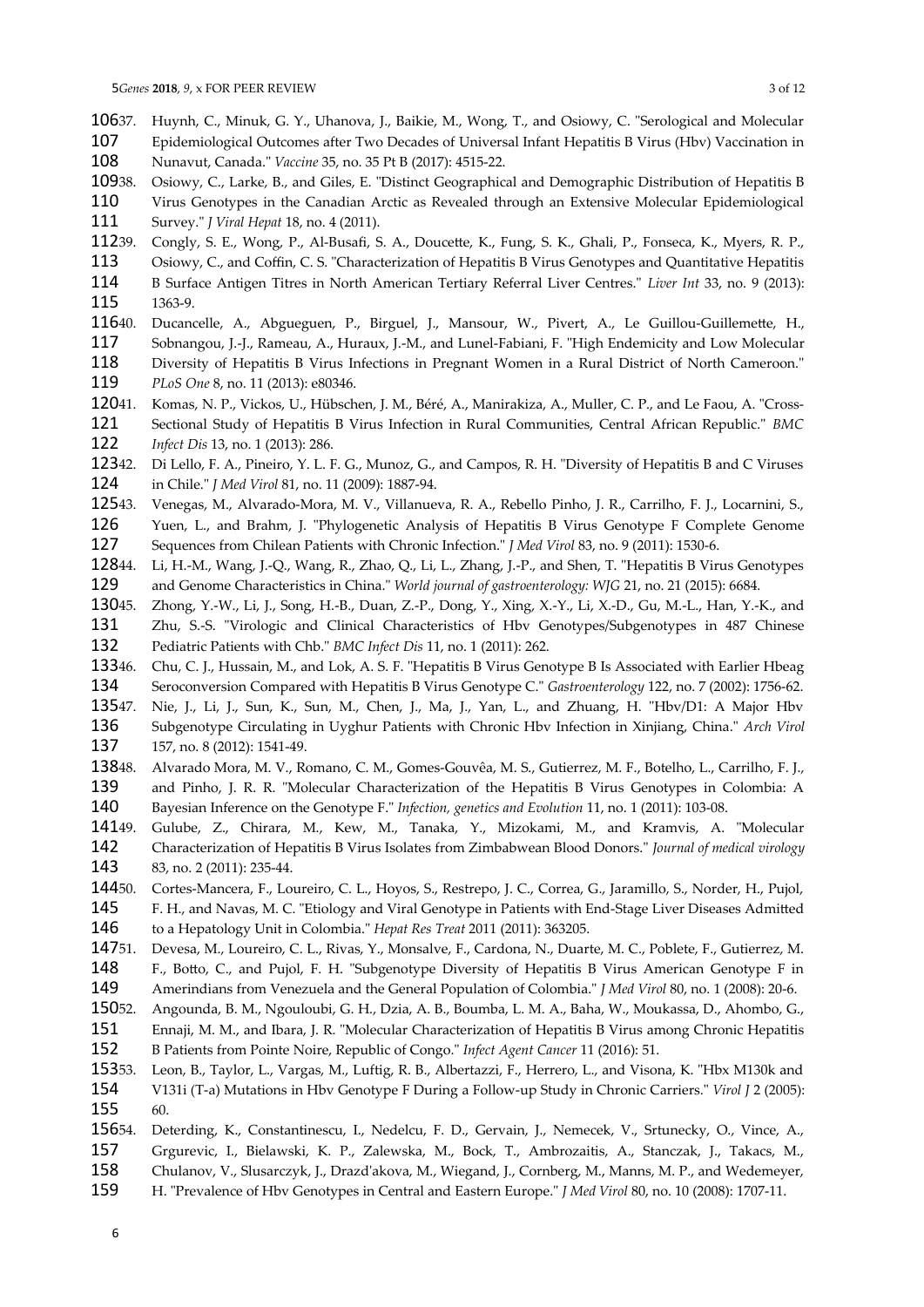- 55. Loureiro, C. L., Aguilar, J. C., Aguiar, J., Muzio, V., Pentón, E., Garcia, D., Guillen, G., and Pujol, F. H. "Hbv Genotypic Variability in Cuba." *PLoS One* 10, no. 3 (2015): e0118959. 16055. 161
- 56. Arikan, A., Şanlidağ, T., Süer, K., Sayan, M., Akçali, S., and Güler, E. "Molecular Epidemiology of Hepatitis B Virus in Northern Cyprus." *Mikrobiyol Bul* 50, no. 1 (2016): 86-93. 16256. 163
- 57. Shindano, T. A., Horsmans, Y., and Kabamba, B. M. "Genetic and Phylogenic Characterization of Hepatitis B Virus in the Eastern Part of the Democratic Republic of Congo." *J Med Virol* 90, no. 2 (2018): 250-54. 16457. 165 166
- 58. Krarup, H., Andersen, S., Madsen, P. H., Christensen, P. B., Laursen, A. L., Bentzen-Petersen, A., Møller, J. 16758.
- M., Weis, N., and Group, D. "Hbeag and Not Genotypes Predicts Viral Load in Patients with Hepatitis B in Denmark: A Nationwide Cohort Study." *Scand J Gastroenterol* 46, no. 12 (2011): 1484-91. 168 169
- 59. Khaled, I. A., Mahmoud, O. M., Saleh, A. F., and Bioumie, E. E. "Prevalence of Hbv Genotypes among Egyptian Hepatitis Patients." *Mol Biol Rep* 38, no. 7 (2011): 4353-7. 17059. 171
- 60. Saudy, N., Sugauchi, F., Tanaka, Y., Suzuki, S., Aal, A. A., Zaid, M. A., Agha, S., and Mizokami, M. "Genotypes and Phylogenetic Characterization of Hepatitis B and Delta Viruses in Egypt." *J Med Virol* 70, no. 4 (2003): 529-36. 17260. 173 174
- 61. Habil, F. E., Mahdi, W. K., Abdelwahab, S. F., and Abdel-Hamid, M. "Hepatitis B Virus Genotype D Predominates Hbsag-Positive Egyptian Blood Donors and Is Mainly Associated with a Negative Hbeag Serostatus." *Intervirology* 56, no. 5 (2013): 278-83. 17561. 176 177
- Palumbo, E., Scotto, G., Faleo, G., Cibelli, D. C., Saracino, A., and Angarano, G. "Prevalence of Hbv-17862.
- Genotypes in Immigrants Affected by Hbv-Related Chronic Active Hepatitis." *Arq Gastroenterol* 44, no. 1 (2007): 54-57. 179 180
- Hundie, G., Stalin Raj, V., Gebre Michael, D., Pas, S., Koopmans, M., Osterhaus, A., Smits, S., and Haagmans, B. "A Novel Hepatitis B Virus Subgenotype D10 Circulating in Ethiopia." *J Viral Hepat* 24, no. 2 (2017): 163-73. 18163. 182 183
- Jazayeri, M. S., Basuni, A. A., Cooksley, G., Locarnini, S., and Carman, W. F. "Hepatitis B Virus Genotypes, Core Gene Variability and Ethnicity in the Pacific Region." *J Hepatol* 41, no. 1 (2004): 139-46. 18464. 185
- 65. Stuyver, L., De Gendt, S., Van Geyt, C., Zoulim, F., Fried, M., Schinazi, R. F., and Rossau, R. "A New 18665
- Genotype of Hepatitis B Virus: Complete Genome and Phylogenetic Relatedness." *J Gen Virol* 81, no. Pt 1 (2000): 67-74. 187 188
- 66. Trimoulet, P., Boutonnet, M., Winnock, M., Faure, M., Loko, M.-A., De Lédinghen, V., Bernard, P.-H., Castéra, L., Foucher, J., Dupon, M., Ragnaud, J.-M., Lafon, M.-É., Couzigou, P., Dabis, F., Fleury, H., and 18966. 190
- Neau, D. "Hepatitis B Virus Genotypes : A Retrospective Survey in Southwestern France, 1999-2004." *Gastroenterol Clin Biol* 31, no. 12 (2007): 1088-94. 191 192
- 67. Halfon, P., Bourliere, M., Pol, S., Benhamou, Y., Ouzan, D., Rotily, M., Khiri, H., Renou, C., Penaranda, G., and Saadoun, D. "Multicentre Study of Hepatitis B Virus Genotypes in France: Correlation with Liver Fibrosis and Hepatitis B E Antigen Status." *J Viral Hepat* 13, no. 5 (2006): 329-35. 19367. 194 195
- 68. Ganne‐Carrié, N., Williams, V., Kaddouri, H., Trinchet, J. C., Dziri‐Mendil, S., Alloui, C., Hawajri, N. A., 19668.
- Dény, P., Beaugrand, M., and Gordien, E. "Significance of Hepatitis B Virus Genotypes a to E in a Cohort 197
- of Patients with Chronic Hepatitis B in the Seine Saint Denis District of Paris (France)." *Journal of medical virology* 78, no. 3 (2006): 335-40. 198 199
- 69. Makuwa, M., Caron, M., Souquiere, S., Malonga-Mouelet, G., Mahé, A., and Kazanji, M. "Prevalence and Genetic Diversity of Hepatitis B and Delta Viruses in Pregnant Women in Gabon: Molecular Evidence That Hepatitis Delta Virus Clade 8 Originates from and Is Endemic in Central Africa." *J Clin Microbiol* 46, 20069. 201 202
- no. 2 (2008): 754-56. 203
- 70. Shimakawa, Y., Lemoine, M., Njai, H. F., Bottomley, C., Ndow, G., Goldin, R. D., Jatta, A., Jeng-Barry, A., Wegmuller, R., and Moore, S. E. "Natural History of Chronic Hbv Infection in West Africa: A 20470. 205
- Longitudinal Population-Based Study from the Gambia." *Gut* (2015): gutjnl-2015-309892. 206
- Bonney, J. H. K., Osei-Kwasi, M., Adiku, T. K., Barnor, J. S., Amesiya, R., Kubio, C., Ahadzie, L., Ölschläger, S., Lelke, M., and Becker-Ziaja, B. "Hospital-Based Surveillance for Viral Hemorrhagic Fevers and Hepatitides in Ghana." *PLoS Negl Trop Dis* 7, no. 9 (2013): e2435. 20771. 208 209
- 72. Huy, T. T., Ishikawa, K., Ampofo, W., Izumi, T., Nakajima, A., Ansah, J., Tetteh, J. O., Nii-Trebi, N., 21072.
- Aidoo, S., Ofori-Adjei, D., Sata, T., Ushijima, H., and Abe, K. "Characteristics of Hepatitis B Virus in 211
- Ghana: Full Length Genome Sequences Indicate the Endemicity of Genotype E in West Africa." *J Med* 212
- *Virol* 78, no. 2 (2006): 178-84. 213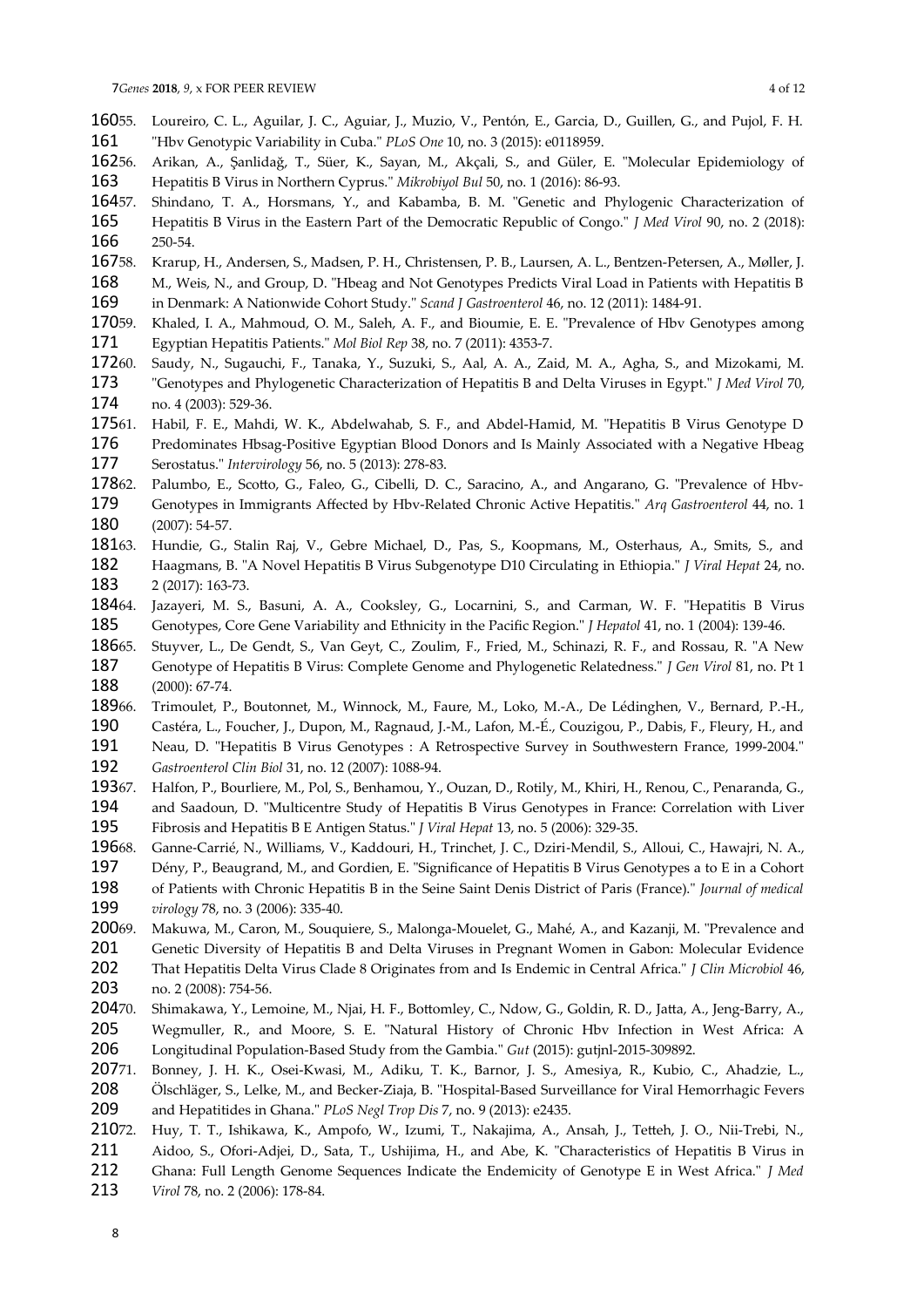- 73. Fylaktou, A., Papaventsis, D., Daoudaki, M., Moskophidis, M., Reiberger, T., and Malisiovas, N. "Molecular Epidemiology of Chronic Hepatitis B Virus Infection in Greece." *J Med Virol* 83, no. 2 (2011): 245-52. 21473. 215 216
- 74. Garmiri, P., Loua, A., Haba, N., Candotti, D., and Allain, J.-P. "Deletions and Recombinations in the Core 21774.
- Region of Hepatitis B Virus Genotype E Strains from Asymptomatic Blood Donors in Guinea, West Africa." *Journal of General Virology* 90, no. 10 (2009): 2442-51. 218 219
- 75. Andernach, I. E., Nolte, C., Pape, J. W., and Muller, C. P. "Slave Trade and Hepatitis B Virus Genotypes and Subgenotypes in Haiti And africa." *Emerging Infectious Diseases* 15, no. 8 (2009): 1222-28. 22075. 221
- 76. Björnsdottir, T. B., Stanzeit, B., Sällberg, M., Löve, A., and Hultgren, C. "Changing Prevalence of Hepatitis B Virus Genotypes in Iceland." *Journal of medical virology* 77, no. 4 (2005): 481-85. 22276. 223
- 77. Ismail, A. M., Puhazhenthi, K. S., Sivakumar, J., Eapen, C. E., Kannangai, R., and Abraham, P. "Molecular 22477.
- Epidemiology and Genetic Characterization of Hepatitis B Virus in the Indian Subcontinent." *Int J Infect Dis* 20 (2014): 1-10. 225 226
- Gandhe, S. S., Chadha, M. S., and Arankalle, V. A. "Hepatitis B Virus Genotypes and Serotypes in Western India: Lack of Clinical Significance." *Journal of medical virology* 69, no. 3 (2003): 324-30. 22778. 228
- Vivekanandan, P., Abraham, P., Sridharan, G., Chandy, G., Daniel, D., Raghuraman, S., Daniel, H. D., and Subramaniam, T. "Distribution of Hepatitis B Virus Genotypes in Blood Donors and Chronically Infected 22979. 230
- Patients in a Tertiary Care Hospital in Southern India." *Clinical Infectious Diseases* 38, no. 9 (2004): e81-e86. 231
- 80. Pal, A., Panigrahi, R., Biswas, A., Datta, S., Sarkar, N., Guha, S. K., Saha, B., Banerjee, A., Chakrabarti, S., 23280.
- and Chakravarty, R. "Influence of Hiv-Associated Degree of Immune Suppression on Molecular Heterogeneity of Hepatitis B Virus among Hiv Co-Infected Patients." *Virology* 436, no. 1 (2013): 134-42. 233 234
- 81. Ghosh, S., Banerjee, P., Deny, P., Mondal, R., Nandi, M., Roychoudhury, A., Das, K., Banerjee, S., Santra, 23581.
- A., and Zoulim, F. "New Hbv Subgenotype D9, a Novel D/C Recombinant, Identified in Patients with Chronic Hbeag‐Negative Infection in Eastern India." *J Viral Hepat* 20, no. 3 (2013): 209-18. 236 237
- 82. Banerjee, P., Mondal, R. K., Nandi, M., Ghosh, S., Khatun, M., Chakraborty, N., Bhattacharya, S., 23882. 239
- Roychoudhury, A., Banerjee, S., Santra, A., Sil, S., Chowdhury, A., Bhaumik, P., and Datta, S. "A Rare Hbv Subgenotype D4 with Unique Genomic Signatures Identified in North-Eastern India--an Emerging 240
- Clinical Challenge?" *PLoS One* 9, no. 10 (2014): e109425. 241
- 83. Nurainy, N., Muljono, D. H., Sudoyo, H., and Marzuki, S. "Genetic Study of Hepatitis B Virus in Indonesia Reveals a New Subgenotype of Genotype B in East Nusa Tenggara." *Arch Virol* 153, no. 6 (2008): 1057-65. 24283. 243 244
- 84. Prasetyo, A. A., Dirgahayu, P., Sari, Y., Hudiyono, H., and Kageyama, S. "Molecular Epidemiology of Hiv, Hbv, Hcv, and Htlv-1/2 in Drug Abuser Inmates in Central Javan Prisons, Indonesia." *The Journal of Infection in Developing Countries* 7, no. 06 (2013): 453-67. 24584. 246 247
- 85. Lusida, M. I., Surayah, Sakugawa, H., Nagano-Fujii, M., Soetjipto, Mulyanto, Handajani, R., Boediwarsono, Setiawan, P. B., Nidom, C. A., Ohgimoto, S., and Hotta, H. "Genotype and Subtype 24885. 249
- Analyses of Hepatitis B Virus (Hbv) and Possible Co-Infection of Hbv and Hepatitis C Virus (Hcv) or 250
- Hepatitis D Virus (Hdv) in Blood Donors, Patients with Chronic Liver Disease and Patients on 251
- Hemodialysis in Surabaya, Indonesia." *Microbiol Immunol* 47, no. 12 (2003): 969-75. 252
- Jinata, C., Giri-Rachman, E. A., and Retnoningrum, D. S. "Molecular Analysis of Immune-Escape Mutants of Hepatitis B Virus from Local Clinical Samples." *Microbiology Indonesia* 6, no. 1 (2012): 2. 25386. 254
- 87. Lusida, M. I., Nugrahaputra, V. E., Soetjipto, Handajani, R., Nagano-Fujii, M., Sasayama, M., Utsumi, T., 25587.
- and Hotta, H. "Novel Subgenotypes of Hepatitis B Virus Genotypes C and D in Papua, Indonesia." *J Clin Microbiol* 46, no. 7 (2008): 2160-6. 256 257
- 88. Asli, M., Kandelouei, T., Rahimyan, K., Davoodbeglou, F., and Vaezjalali, M. "Characterization of Occult 25888.
- Hepatitis B Infection among Injecting Drug Users in Tehran, Iran." *Hepat Mon* 16, no. 3 (2016): e34763. 259
- 89. Karimi, A., Moezzi, M., and Imani, R. "Sequence-Based Genotyping of Hepatitis B Virus in General Population." *Med J Islam Repub Iran* 29 (2015): 165. 26089. 261
- 90. Mohammadnejad, L., Farajnia, S., Parivar, K., Naghili, B., and Kheirnagsh, R. Y. "Hepatitis B Virus Genotypes in Eastern Azerbaijan, Northwest Iran." *Arch Iran Med* 15, no. 7 (2012): 446. 26290. 263
- 91. Karimabad, M. N., Hassanshahi, G., Gharebaghiyan, A., and Sharifi, Z. "Study of Hepatitis B Prevalence 26491.
- in Parallel with the Most Frequent Hbvgenotype in South Iranian Blood Donors." *J Clin Lab Anal* 26, no. 6 265
- (2012): 407-11. 266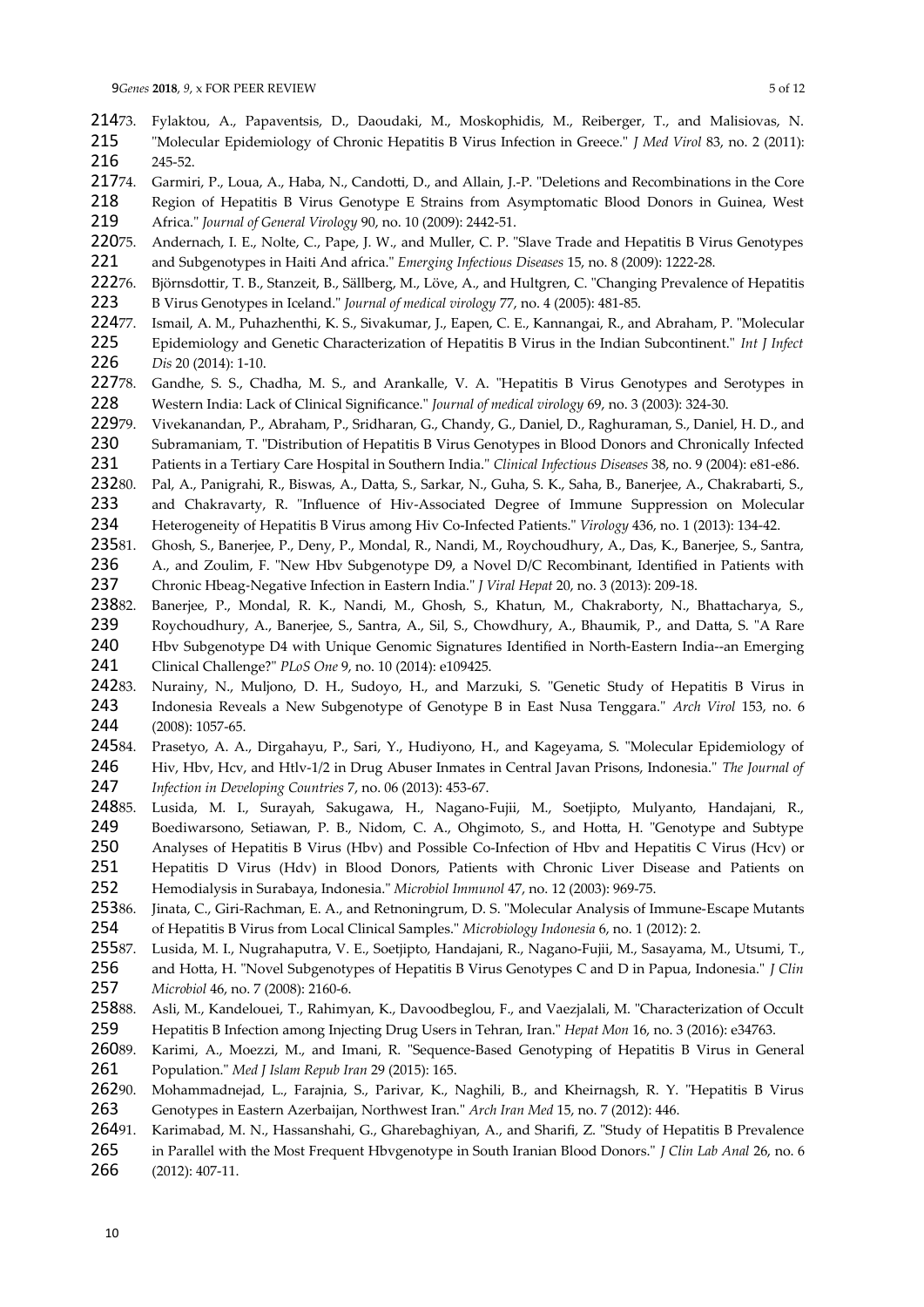- 92. Yoosefi, K., Taheri, M., Khosravi, S., Saneie-Moghadam, E., and Mohagheghi-Fard, A. H. "Genotyping of Hepatitis B Virus by Multiplex Pcr in Sistan and Baluchestan Province." *Zahedan Journal of Research in Medical Sciences* In Press, no. InPress (2016). 26792. 268 269
- 93. Sharifi, Z., Yari, F., and Gharebaghiyan, A. "Sequence Analysis of the Polymerase Gene in Hepatitis B Virus Infected Blood Donors in Iran." *Arch Iran Med* 15, no. 2 (2012): 88-90. 27093. 271
- 94. Pourkarim, M. R., Vergote, V., Amini‐Bavil‐Olyaee, S., Sharifi, Z., Sijmons, S., Lemey, P., Maes, P., Alavian, S. M., and Van Ranst, M. "Molecular Characterization of Hepatitis B Virus (Hbv) Strains Circulating in the Northern Coast of the Persian Gulf and Its Comparison with Worldwide Distribution 27294. 273 274
- of Hbv Subgenotype D1." *Journal of medical virology* 86, no. 5 (2014): 745-57. 275
- Goreal, A. A., and Abdulla, I. M. "Detection of Hepatitis -B Virus Genotypes among Chronic Carriers in Duhok." *J Fac Med Baghdad* 58, no. 2 (2016). 27695. 277
- Jackson, V., Ferguson, W., Kelleher, T. B., Lawless, M., Eogan, M., Nusgen, U., Coughlan, S., Connell, J., 27896.
- and Lambert, J. S. "Lamivudine Treatment and Outcome in Pregnant Women with High Hepatitis B Viral Loads." *Eur J Clin Microbiol Infect Dis* 34, no. 3 (2015): 619-23. 279 280
- 97. Shirazi, R., Ram, D., Rakovsky, A., Gozlan, Y., Bucris, E., Shaked-Mishan, P., Picard, O., Shemer-Avni, Y., 28197.
- Ben-Zvi, H., and Halutz, O. "Sat-154-Characterization of Hepatitis Delta Infection in Israel: Prevalence and Genotypes." *J Hepatol* 66, no. 1 (2017): S688. 282 283
- 98. Velati, C., Romanò, L., Fomiatti, L., Baruffi, L., and Zanetti, A. R. "Impact of Nucleic Acid Testing for Hepatitis B Virus, Hepatitis C Virus, and Human Immunodeficiency Virus on the Safety of Blood Supply 28498. 285 286
- in Italy: A 6‐Year Survey." *Transfusion* 48, no. 10 (2008): 2205-13.
- 99. Zuccaro, O., Romanò, L., Mele, A., Mariano, A., Clementi, M., Tosti, M. E., Taliani, G., Galli, C., Zanetti, A. R., and Spada, E. "Clinical, Epidemiological and Virological Features of Acute Hepatitis B in Italy." *Infection* 43, no. 4 (2015): 431-41. 28799. 288 289
- 290100. Medici, M. C., Aloisi, A., Martinelli, M., Abelli, L. A., Casula, F., Valcavi, P., Dettori, G., and Chezzi, C. "Hbv Genotypes and Antiviral-Resistant Variants in Hbv Infected Subjects in Northern Italy." *Microbiologica-Quarterly Journal of Microbiological Sciences* 29, no. 1 (2006): 63-68. 291 292
- 293101. Manno, M., Cammà, C., Schepis, F., Bassi, F., Gelmini, R., Giannini, F., Miselli, F., Grottola, A., Ferretti, I.,
- and Vecchi, C. "Natural History of Chronic Hbv Carriers in Northern Italy: Morbidity and Mortality after 30 Years." *Gastroenterology* 127, no. 3 (2004): 756-63. 294 295
- 296102. Dal Molin, G., Poli, A., Croce, L. S., D'agaro, P., Biagi, C., Comar, M., Tiribelli, C., and Campello, C. "Hepatitis B Virus Genotypes, Core Promoter Variants, and Precore Stop Codon Variants in Patients 297

Infected Chronically in North-Eastern Italy." *J Med Virol* 78, no. 6 (2006): 734-40. 298

- 299103. Piermarini, M., Medori, M. C., Pagnani, A., Proietti, M., and Scaccetti, A. "Genotypes of the Hepatitis B Virus within the Area of Terni, Italy: Our Experience." *Microbiologia Medica* 31, no. 3 (2016). 300
- 301104. Togo, S., Arai, M., Tawada, A., Chiba, T., Kanda, T., Fujiwara, K., Imazeki, F., and Yokosuka, O. "Clinical Importance of Serum Hepatitis B Surface Antigen Levels in Chronic Hepatitis B." *J Viral Hepat* 18, no. 10 (2011): e508-15. 302 303
- 304105. Yotsuyanagi, H., Okuse, C., Yasuda, K., Orito, E., Nishiguchi, S., Toyoda, J., Tomita, E., Hino, K., Okita, K., and Murashima, S. "Distinct Geographic Distributions of Hepatitis B Virus Genotypes in Patients with 305

Acute Infection in Japan." *Journal of medical virology* 77, no. 1 (2005): 39-46. 306

- 307106. Fujie, H., Moriya, K., Shintani, Y., Yotsuyanagi, H., Iino, S., Kimura, S., and Koike, K. "Hepatitis B Virus Genotypes and Hepatocellular Carcinoma in Japan." *Gastroenterology* 120, no. 6 (2001): 1564-65. 308
- 309107. Takano, T., Tajiri, H., Hosono, S., Inui, A., Murakami, J., Ushijima, K., Miyoshi, Y., Etani, Y., Abukawa, D.,
- Suzuki, M., and Brooks, S. "Natural History of Chronic Hepatitis B Virus Infection in Children in Japan: A 310
- Comparison of Mother-to-Child Transmission with Horizontal Transmission." *J Gastroenterol* 52, no. 9 (2017): 1041-50. 311 312
- 313108. Imamura, T., Yokosuka, O., Kurihara, T., Kanda, T., Fukai, K., Imazeki, F., and Saisho, H. "Distribution of Hepatitis B Viral Genotypes and Mutations in the Core Promoter and Precore Regions in Acute Forms of Liver Disease in Patients from Chiba, Japan." *Gut* 52, no. 11 (2003): 1630-37. 314 315
- 316109. Matsuura, K., Tanaka, Y., Hige, S., Yamada, G., Murawaki, Y., Komatsu, M., Kuramitsu, T., Kawata, S.,
- Tanaka, E., Izumi, N., Okuse, C., Kakumu, S., Okanoue, T., Hino, K., Hiasa, Y., Sata, M., Maeshiro, T., 317
- Sugauchi, F., Nojiri, S., Joh, T., Miyakawa, Y., and Mizokami, M. "Distribution of Hepatitis B Virus 318
- Genotypes among Patients with Chronic Infection in Japan Shifting toward an Increase of Genotype A." *J* 319
- *Clin Microbiol* 47, no. 5 (2009): 1476-83. 320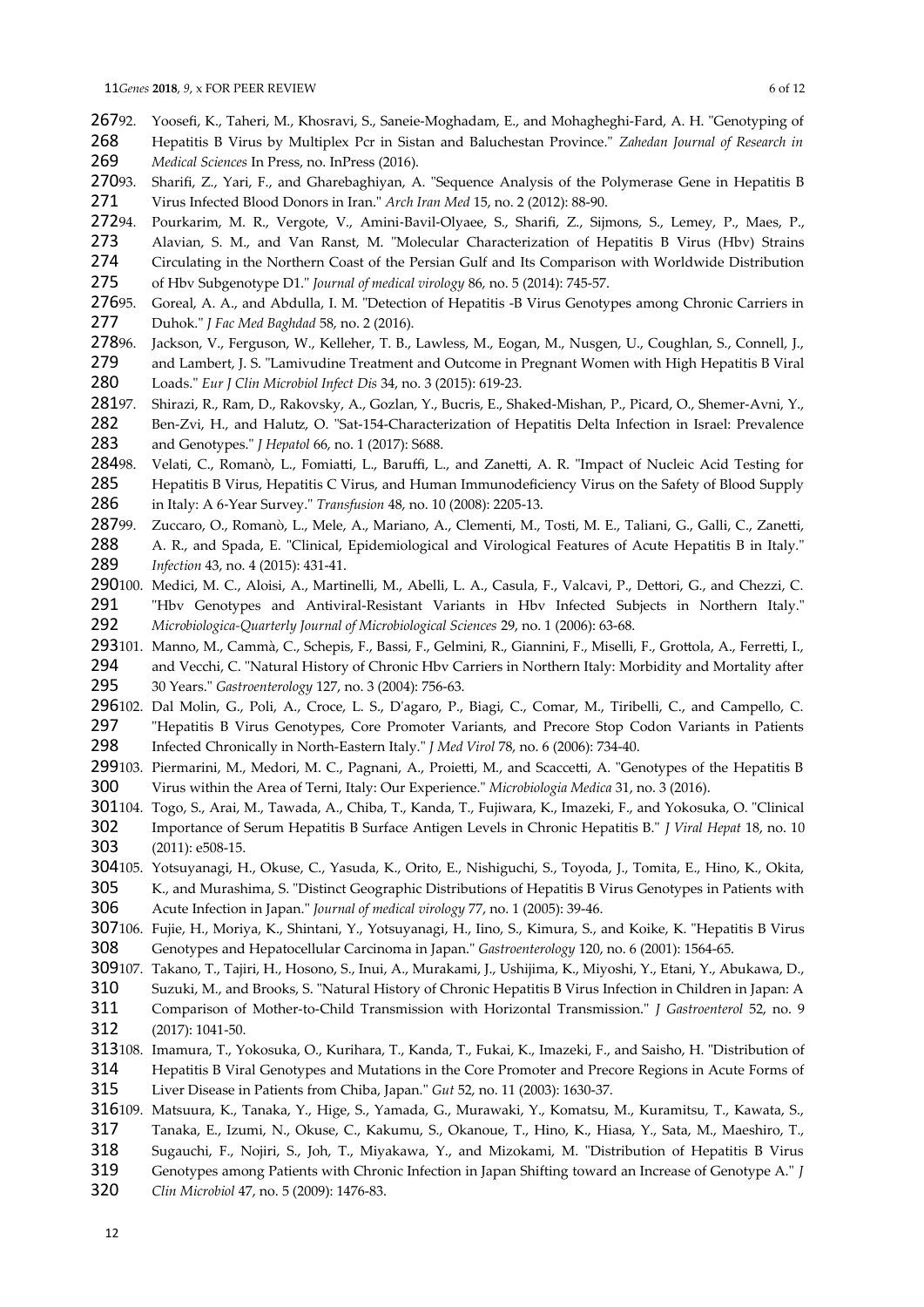- 321110. Masaadeh, H. A., Hayajneh, W. A., and Alqudah, E. A. "Hepatitis B Virus Genotypes and Lamivudine Resistance Mutations in Jordan." *World J Gastroenterol* 14, no. 47 (2008): 7231-4. 322
- 323111. Останкова, Ю., Семенов, А., Буркитбаев, Ж., and Савчук, Т. "Тотолян Арег А. Генетические
- Варианты Вируса Гепатита B У Первичных Доноров В Г. Астана, Казахстан." *Инфекция и иммунитет* 6, no. 4 (2016): 359-66. 324 325
- 326112. Ngoi, C. N., Siqueira, J., Li, L., Deng, X., Mugo, P., Graham, S. M., Price, M. A., Sanders, E. J., and Delwart, E. "The Plasma Virome of Febrile Adult Kenyans Shows Frequent Parvovirus B19 Infections and a Novel Arbovirus (Kadipiro Virus)." *Journal of General Virology* 97, no. 12 (2016): 3359-67. 327 328
- 329113. Mabeya, S. N., Ngugi, C., Lihana, R. W., Khamadi, S. A., and Nyamache, A. K. "Predominance of Hepatitis B Virus Genotype a among Treated Hiv Infected Patients Experiencing High Hepatitis B Virus 330 331
- Drug Resistance in Nairobi, Kenya." *AIDS Res Hum Retroviruses* 33, no. 9 (2017): 966-69.
- 332114. Ochwoto, M., Chauhan, R., Gopalakrishnan, D., Chen, C.-Y., Okoth, F., Kioko, H., Kimotho, J., Kaiguri, P., and Kramvis, A. "Genotyping and Molecular Characterization of Hepatitis B Virus in Liver Disease 333
- Patients in Kenya." *Infection, genetics and Evolution* 20 (2013): 103-10. 334
- 335115. Kwange, S. O., Budambula, N. L., Kiptoo, M. K., Okoth, F., Ochwoto, M., Oduor, M., and Kimotho, J. H.
- "Hepatitis B Virus Subgenotype A1, Occurrence of Subgenotype D4, and S Gene Mutations among Voluntary Blood Donors in Kenya." *Virus Genes* 47, no. 3 (2013): 448-55. 336 337
- 338116. Semenov, A. V., Ostankova, Y. V., Nogoybaeva, K. A., Kasymbekova, K. T., Lavrentieva, I. N., Tobokalova, S. T., and Totolian, A. A. "Molecular Epidemiology Features of Hbv/Hdv Co-Infection in Kyrgyzstan." *Russian Journal of Infection and Immunity* 6, no. 2 (2016): 141-50. 339 340
- 341117. Olinger, C. M., Jutavijittum, P., Hübschen, J. M., Yousukh, A., Samountry, B., Thammavong, T.,
- Toriyama, K., and Muller, C. P. "Possible New Hepatitis B Virus Genotype, Southeast Asia." *Emerging Infectious Diseases* 14, no. 11 (2008): 1777. 342 343
- 344118. El Chaar, M., El Jisr, T., and Allain, J. P. "Hepatitis B Virus DNA Splicing in Lebanese Blood Donors and Genotype a to E Strains: Implications for Hepatitis B Virus DNA Quantification and Infectivity." *J Clin Microbiol* 50, no. 10 (2012): 3159-67. 345 346
- 347119. Salem, M. A., Elnifro, E. M., and Alshuwen, F. "Molecular Analysis of Hepatitis B Virus Isolates in Libya:
- Predominant Circulation of Hepatitis B Virus Genotype D." *Journal of Gastroenterology and Hepatology Research* 1, no. 7 (2012): 119-21. 348 349
- 350120. Dupinay, T., Restorp, K., Leutscher, P., Rousset, D., Chemin, I., Migliani, R., Magnius, L., and Norder, H.
- "High Prevalence of Hepatitis B Virus Genotype E in Northern Madagascar Indicates a West-African Lineage." *J Med Virol* 82, no. 9 (2010): 1515-26. 351 352
- 353121. Andriamandimby, S. F., Lo Presti, A., Lai, A., Olive, M. M., Angeletti, S., De Florio, L., Cella, E., Razafindramparany, M., Ravalohery, J. P., Andriamamonjy, S., Gioffre, S., Zehender, G., Mottini, G., Ciccozzi, M., and Heraud, J. M. "Genetic Diversity of Hepatitis B Virus (Hbv) in Madagascar." *J Med Virol* 88, no. 12 (2016): 2138-44. 354 355 356
- 357122. Galluzzo, C., Liotta, G., Andreotti, M., Luhanga, R., Jere, H., Mancinelli, S., Maulidi, M., Sagno, J. B., Pirillo, M., and Erba, F. "Emergence of Lamivudine Resistance Hepatitis B Virus Mutations in Pregnant 358
- Women Infected with Hbv and Hiv Receiving Antiretroviral Prophylaxis for the Prevention of Mother‐to‐ 359
- Infant Transmission in Malawi." *Journal of medical virology* 84, no. 10 (2012): 1553-57. 360
- 361123. Aoudjane, S., Chaponda, M., González Del Castillo, A. A., O'connor, J., Noguera, M., Beloukas, A., Hopkins, M., Khoo, S., Van Oosterhout, J. J., and Geretti, A. M. "Hepatitis B Virus Sub-Genotype A1 362
- 363
- Infection Is Characterized by High Replication Levels and Rapid Emergence of Drug Resistance in Hiv-Positive Adults Receiving First-Line Antiretroviral Therapy in Malawi." *Clinical Infectious Diseases* 59, no. 364
- 11 (2014): 1618-26. 365
- 366124. Meldal, B. H., Bon, A. H., Prati, D., Ayob, Y., and Allain, J. P. "Diversity of Hepatitis B Virus Infecting Malaysian Candidate Blood Donors Is Driven by Viral and Host Factors." *J Viral Hepat* 18, no. 2 (2011): 91- 101. 367 368
- 369125. Lim, C. K., Tan, J. T. M., Khoo, J. B. S., Ravichandran, A., Low, H. M., Chan, Y. C., and Ton, S. H.
- "Correlations of Hbv Genotypes, Mutations Affecting Hbeag Expression and Hbeag/ Anti-Hbe Status in Hbv Carriers." *Int J Med Sci* 3, no. 1 (2006): 14-20. 370 371
- 372126. Cella, E., Ceccarelli, G., Vita, S., Lai, A., Presti, A. L., Blasi, A., Palco, M. L., Guarino, M. P. L., Zehender,
- G., and Angeletti, S. "First Epidemiological and Phylogenetic Analysis of Hepatitis B Virus Infection in 373
- Migrants from Mali." *Journal of medical virology* 89, no. 4 (2017): 639-46. 374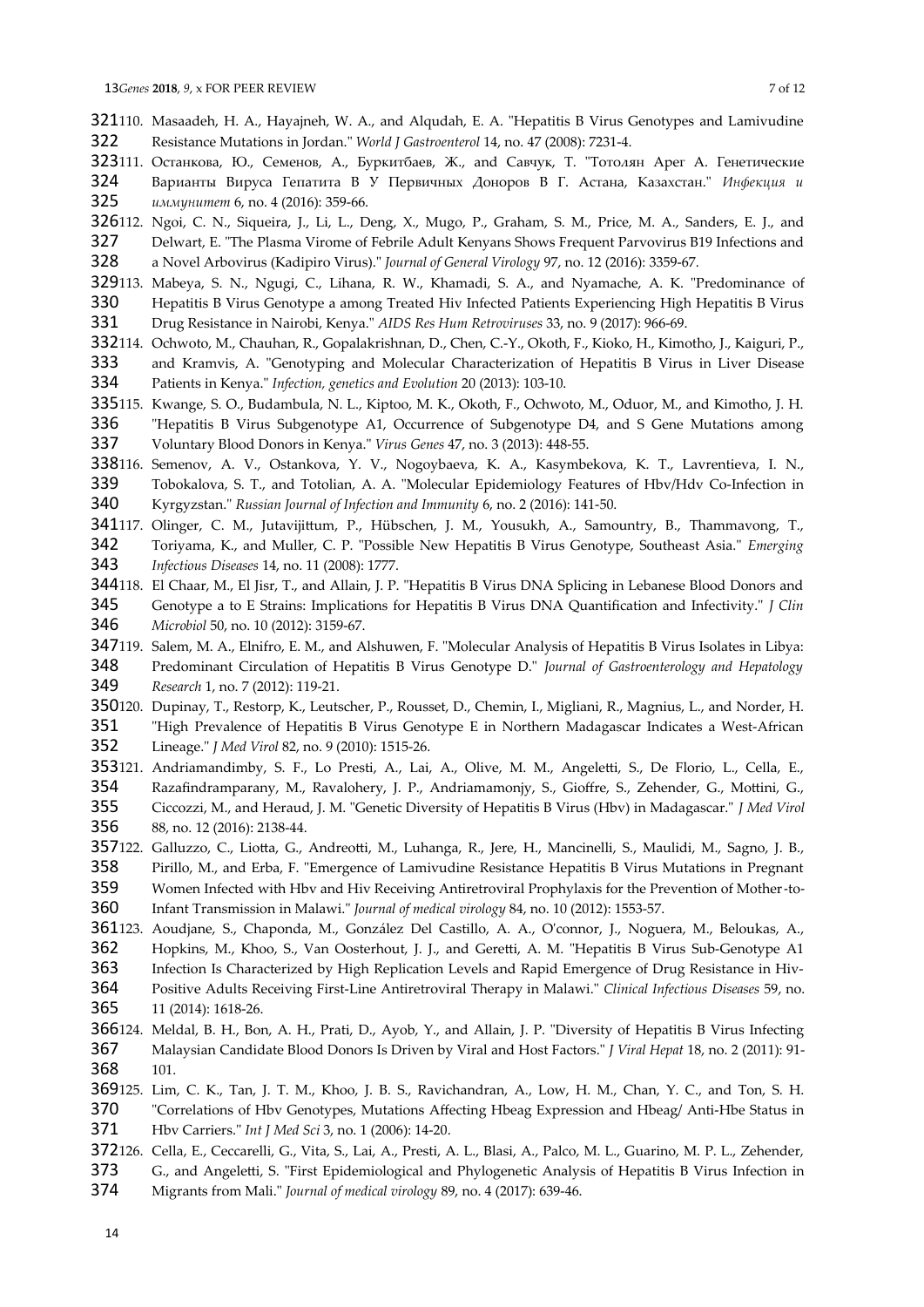- 375127. Mansour, W., Malick, F., Fall, Z., Sidiya, A., Ishagh, E., Chekaraou, M. A., Veillon, P., Ducancelle, A., Brichler, S., and Le Gal, F. "Prevalence, Risk Factors, and Molecular Epidemiology of Hepatitis B and 376
- Hepatitis Delta Virus in Pregnant Women and in Patients in Mauritania." *Journal of medical virology* 84, no. 8 (2012): 1186-98. 377 378
- 379128. Ruiz-Tachiquin, M. E., Valdez-Salazar, H. A., Juarez-Barreto, V., Dehesa-Violante, M., Torres, J., Munoz-
- Hernandez, O., and Alvarez-Munoz, M. T. "Molecular Analysis of Hepatitis B Virus "a" Determinant in Asymptomatic and Symptomatic Mexican Carriers." *Virol J* 4 (2007): 6. 380 381
- 382129. Mata Marin, J. A., Arroyo Anduiza, C. I., Calderon, G. M., Cazares Rodriguez, S., Fuentes Allen, J. L., Arias Flores, R., and Gaytan Martinez, J. "Prevalence and Resistance Pattern of Genotype G and H in Chronic Hepatitis B and Hiv Co-Infected Patients in Mexico." *Ann Hepatol* 11, no. 1 (2012): 47-51. 383 384
- 385130. Roman, S., Tanaka, Y., Khan, A., Kurbanov, F., Kato, H., Mizokami, M., and Panduro, A. "Occult
- Hepatitis B in the Genotype H-Infected Nahuas and Huichol Native Mexican Population." *Journal of medical virology* 82, no. 9 (2010): 1527-36. 386 387
- Sanchez, L. V., Maldonado, M., Bastidas-Ramirez, B. E., Norder, H., and Panduro, A. "Genotypes and S-Gene Variability of Mexican Hepatitis B Virus Strains." *J Med Virol* 68, no. 1 (2002): 24-32. 388131. 389
- 390132. Sanchez, L. V., Tanaka, Y., Maldonado, M., Mizokami, M., and Panduro, A. "Difference of Hepatitis B Virus Genotype Distribution in Two Groups of Mexican Patients with Different Risk Factors. High 391
- Prevalence of Genotype H and G." *Intervirology* 50, no. 1 (2007): 9-15. 392
- 393133. Tsatsralt-Od, B., Takahashi, M., Endo, K., Agiimaa, D., Buyankhuu, O., Ninomiya, M., Lorenzo, F. R., and Okamoto, H. "Prevalence of Hepatitis B, C, and Delta Virus Infections among Children in Mongolia: 394
- Progress in Childhood Immunization." *Journal of medical virology* 79, no. 8 (2007): 1064-74. 395
- 396134. Takahashi, M., Nishizawa, T., Gotanda, Y., Tsuda, F., Komatsu, F., Kawabata, T., Hasegawa, K.,
- Altankhuu, M., Chimedregzen, U., Narantuya, L., Hoshino, H., Hino, K., Kagawa, Y., and Okamoto, H. "High Prevalence of Antibodies to Hepatitis a and E Viruses and Viremia of Hepatitis B, C, and D Viruses among Apparently Healthy Populations in Mongolia." *Clinical and Vaccine Immunology* 11, no. 2 (2004): 397 398 399
- 392-98. 400
- 401135. Tsatsralt-Od, B., Takahashi, M., Nishizawa, T., Endo, K., Inoue, J., and Okamoto, H. "High Prevalence of
- Dual or Triple Infection of Hepatitis B, C, and Delta Viruses among Patients with Chronic Liver Disease in Mongolia." *J Med Virol* 77, no. 4 (2005): 491-9. 402 403
- 404136. Kitab, B., El Feydi, A. E., Afifi, R., Derdabi, O., Cherradi, Y., Benazzouz, M., Rebbani, K., Brahim, I., Alj,
- H. S., and Zoulim, F. "Hepatitis B Genotypes/Subgenotypes and Mhr Variants among Moroccan Chronic Carriers." *Journal of Infection* 63, no. 1 (2011): 66-75. 405 406
- 407137. Baha, W., Ennaji, M. M., Lazar, F., Melloul, M., El Fahime, E., El Malki, A., and Bennani, A. "Hbv Genotypes Prevalence, Precore and Basal Core Mutants in Morocco." *Infection, genetics and Evolution* 12, no. 6 (2012): 1157-62. 408 409
- 410138. Cunha, L., Plouzeau, C., Ingrand, P., Gudo, J. P. S., Ingrand, I., Mondlane, J., Beauchant, M., and Agius, G. "Use of Replacement Blood Donors to Study the Epidemiology of Major Blood‐Borne Viruses in the 411
- General Population of Maputo, Mozambique." *Journal of medical virology* 79, no. 12 (2007): 1832-40. 412
- 413139. Nakai, K., Win, K. M., Oo, S. S., Arakawa, Y., and Abe, K. "Molecular Characteristic-Based Epidemiology of Hepatitis B, C, and E Viruses and Gb Virus C/Hepatitis G Virus in Myanmar." *J Clin Microbiol* 39, no. 4 (2001): 1536-9. 414 415
- 416140. Tamandjou, C., Kaindjee-Tjituka, F., Brandt, L., Cotton, M., Nel, E., Preiser, W., and Andersson, M. "A
- Cross-Sectional Study of Hepatitis B Virus Infection in Hiv-Infected Children in Windhoek, Namibia." *BMJ Global Health* 2, no. Suppl 2 (2017): A47-A48. 417 418
- 419141. Kramvis, A., Restorp, K., Norder, H., Botha, J. F., Magnius, L. O., and Kew, M. C. "Full Genome Analysis
- of Hepatitis B Virus Genotype E Strains from South-Western Africa and Madagascar Reveals Low Genetic Variability." *J Med Virol* 77, no. 1 (2005): 47-52. 420 421
- 422142. Shrestha, S. M., Shrestha, S., Shrestha, A., Tsuda, F., Endo, K., Takahashi, M., and Okamoto, H. "High 423
- Prevalence of Hepatitis B Virus Infection and Inferior Vena Cava Obstruction among Patients with Liver 424
- Cirrhosis or Hepatocellular Carcinoma in Nepal." *J Gastroenterol Hepatol* 22, no. 11 (2007): 1921-8.
- 425143. Zoutendijk, R., Zaaijer, H. L., De Vries-Sluijs, T. E., Reijnders, J. G., Mulder, J. W., Kroon, F. P., Richter, C.,
- Van Der Eijk, A. A., Sonneveld, M. J., and Hansen, B. E. "Hepatitis B Surface Antigen Declines and Clearance During Long-Term Tenofovir Therapy in Patients Coinfected with Hbv and Hiv." *J Infect Dis* 426 427
- 206, no. 6 (2012): 974-80. 428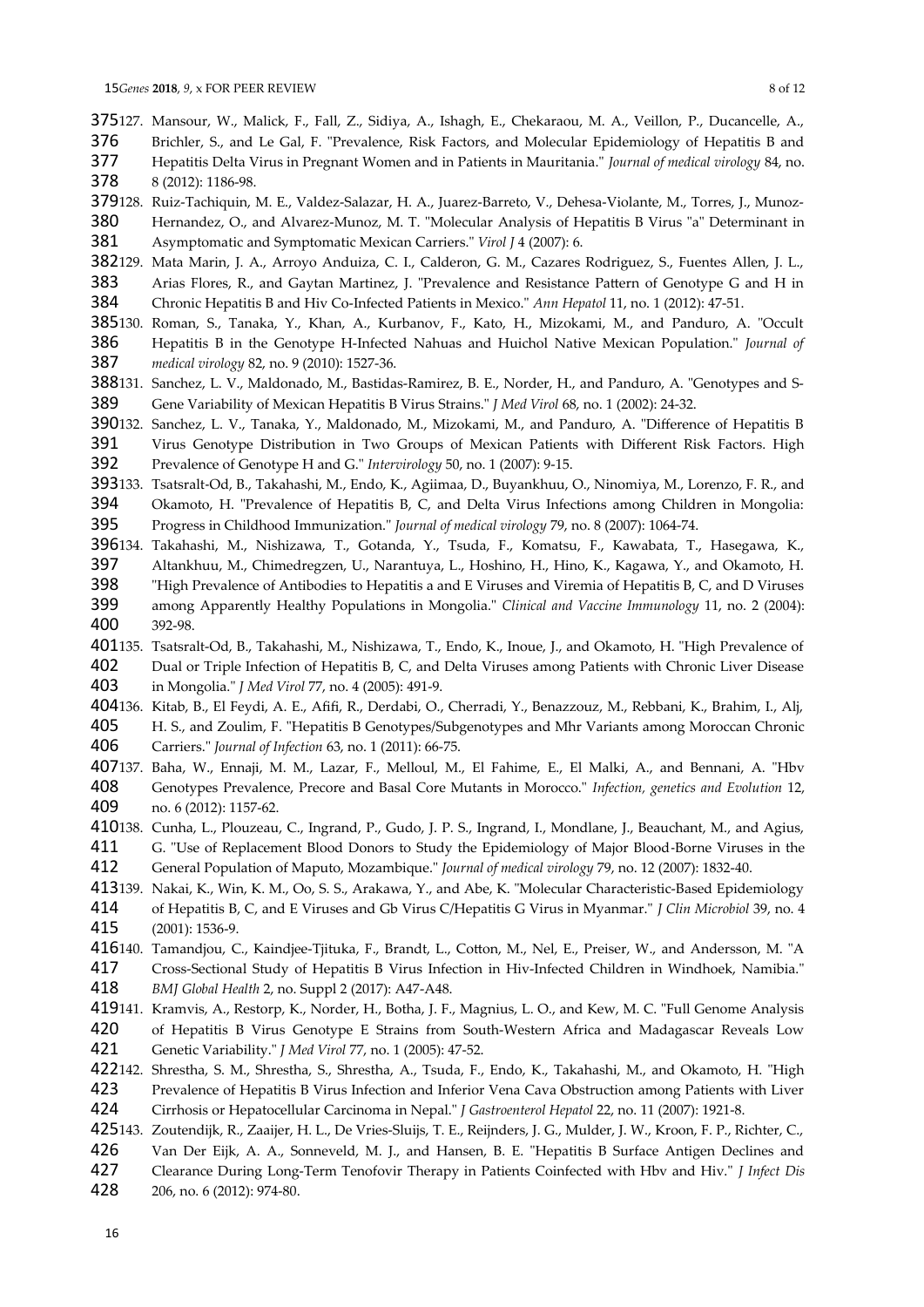- 429144. Van Houdt, R., Bruisten, S. M., Koedijk, F. D., Dukers, N. H., Op De Coul, E. L., Mostert, M. C., Niesters,
- H. G., Richardus, J. H., De Man, R. A., Van Doornum, G. J., Van Den Hoek, J. A., Coutinho, R. A., Van De 430
- Laar, M. J., and Boot, H. J. "Molecular Epidemiology of Acute Hepatitis B in the Netherlands in 2004: Nationwide Survey." *J Med Virol* 79, no. 7 (2007): 895-901. 431 432
- 433145. Toy, M., Veldhuijzen, I. K., Mostert, M. C., De Man, R. A., and Richardus, J. H. "Transmission Routes of Hepatitis B Virus Infection in Chronic Hepatitis B Patients in the Netherlands." *J Med Virol* 80, no. 3 (2008): 399-404. 434 435
- 436146. Mohamed, R., Desmond, P., Suh, D. J., Amarapurkar, D., Gane, E., Guangbi, Y., Hou, J. L., Jafri, W., Lai,
- C. L., Lee, C. H., Lee, S. D., Lim, S. G., Guan, R., Phiet, P. H., Piratvisuth, T., Sollano, J., and Wu, J. C. 437
- "Practical Difficulties in the Management of Hepatitis B in the Asia-Pacific Region." *J Gastroenterol Hepatol* 19, no. 9 (2004): 958-69. 438 439
- 440147. Brah, S., Moussa, S., Inoua, A., Alhousseini, D. M., Daou, M., Madougou, B., Romera, M.-H., Hamadou, A., Adehossi, E., and Parola, P. "Molecular Characterization of Hepatitis B Virus from Chronically-441
- Infected Patients in Niamey, Niger." *International Journal of Infectious Diseases* 45 (2016): 18-23. 442
- 443148. Abdou Chekaraou, M., Brichler, S., Mansour, W., Le Gal, F., Garba, A., Deny, P., and Gordien, E. "A Novel Hepatitis B Virus (Hbv) Subgenotype D (D8) Strain, Resulting from Recombination between Genotypes D and E, Is Circulating in Niger Along with Hbv/E Strains." *J Gen Virol* 91, no. Pt 6 (2010): 1609-20. 444 445 446
- 447149. J. M. Hübschen, P. O. M., J. C. Forbi, J. A. Otegbayo, C. M. Olinger, E. Charpentier and C. P. Muller. "Detection of a New Subgenotype of Hepatitis B Virus Genotype a Incameroon but Not in Neighbouring 448
- Nigeria." *European Society of Clinical Microbiology and Infectious Diseases* Journal Compilation (2010): CMI, 17, 88–94. 449 450
- 451150. Grant, J., Agbaji, O., Kramvis, A., Yousif, M., Auwal, M., Penugonda, S., Ugoagwu, P., Murphy, R., and Hawkins, C. "Hepatitis B Virus Sequencing and Liver Fibrosis Evaluation in Hiv/Hbv Co-Infected Nigerians." *Trop Med Int Health* 22, no. 6 (2017): 744-54. 452 453
- 454151. Al Baqlani, S. A., Sy, B. T., Ratsch, B. A., Al Naamani, K., Al Awaidy, S., Al Busaidy, S., Pauli, G., and
- Bock, C.-T. "Molecular Epidemiology and Genotyping of Hepatitis B Virus of Hbsag-Positive Patients in Oman." *PLoS One* 9, no. 5 (2014): e97759. 455 456
- 457152. Alam, M. M., Zaidi, S. Z., Malik, S. A., Shaukat, S., Naeem, A., Sharif, S., Angez, M., and Butt, J. A. "Molecular Epidemiology of Hepatitis B Virus Genotypes in Pakistan." *BMC Infect Dis* 7 (2007): 115. 458
- 459153. Hanif, M., Zaidi, P., Habib, S., Ahmed, A., Raza, A., Ahmed, S., Murtaza, S., and Irfan, J. "Study of Genotypes and Subgenotypes of Hepatitis B Virus Prevalent in Big Cities of Pakistan." *African Journal of Microbiology Research* 7, no. 3 (2012): 152-57. 460 461
- 462154. Alam, M. M., Zaidi, S. Z., Shaukat, S., Sharif, S., Angez, M., Naeem, A., Saleha, S., Butt, J. A., and Malik, S.
- A. "Common Genotypes of Hepatitis B Virus Prevalent in Injecting Drug Abusers (Addicts) of North West Frontier Province of Pakistan." *Virol J* 4 (2007): 63. 463 464
- 465155. Abdelnabi, Z., Saleh, N., Baraghithi, S., Glebe, D., and Azzeh, M. "Subgenotypes and Mutations in the S and Polymerase Genes of Hepatitis B Virus Carriers in the West Bank, Palestine." *PLoS One* 9, no. 12 (2014): e113821. 466 467
- 468156. Martinez, A. A., Zaldivar, Y. Y., Group, C.-N., De Castillo, Z., Ortiz, A. Y., Mendoza, Y., Cristina, J., and Pascale, J. M. "High Diversity of Hepatitis B Virus Genotypes in Panamanian Blood Donors: A Molecular Analysis of New Variants." *PLoS One* 9, no. 8 (2014): e103545. 469 470
- 471157. Von Meltzer, M., Vasquez, S., Sun, J., Wendt, U. C., May, A., Gerlich, W. H., Radtke, M., and Schaefer, S.
- "A New Clade of Hepatitis B Virus Subgenotype F1 from Peru with Unusual Properties." *Virus Genes* 37, no. 2 (2008): 225-30. 472 473
- 474158. Sakamoto, T., Tanaka, Y., Orito, E., Clavio, J., Sugauchi, F., Ito, K., Ozasa, A., Quino, A., Ueda, R., and Sollano, J. "Novel Subtypes (Subgenotypes) of Hepatitis B Virus Genotypes B and C among Chronic Liver Disease Patients in the Philippines." *Journal of General Virology* 87, no. 7 (2006): 1873-82. 475 476
- 477159. Batoctoy, K. S., Tseng, T. C., Kao, J. H., Quiza, F. E., Garcia, L. H., Sr., and Lao-Tan, J. "Hbv/a and Hbv/C
- Genotype Predominance among Patients with Chronic Hepatitis B Virus Infection in Cebu City, 478
- Philippines." *Hepatol Int* 5, no. 3 (2011): 774-81. 479
- 480160. Mota, A., Areias, J., and Cardoso, M. F. "Chronic Liver Disease and Cirrhosis among Patients with
- Hepatitis B Virus Infection in Northern Portugal with Reference to the Viral Genotypes." *J Med Virol* 83, no. 1 (2011): 71-7. 481 482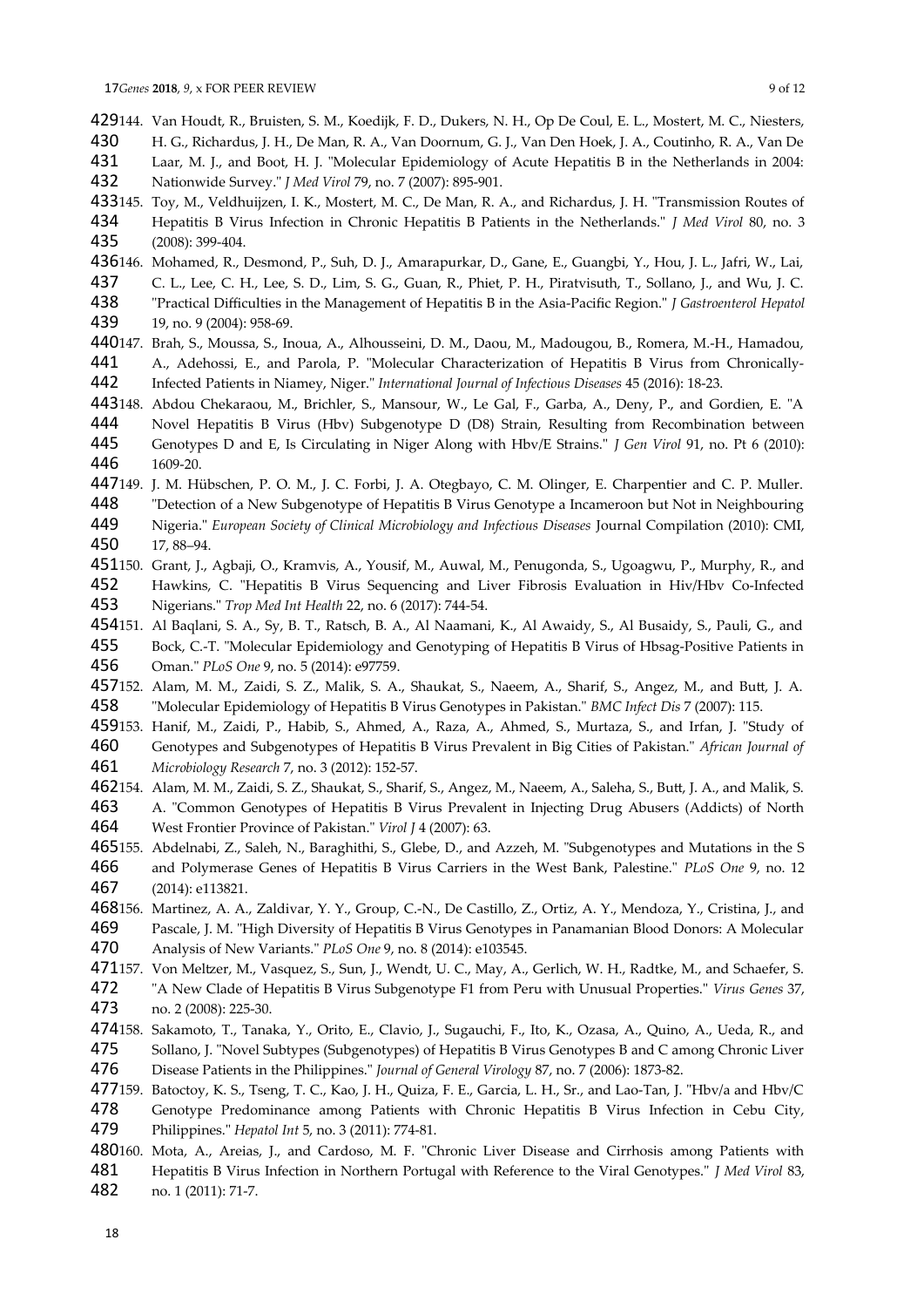483161. Kim, H., Jee, Y. M., Song, B. C., Shin, J. W., Yang, S. H., Mun, H. S., Kim, H. J., Oh, E. J., Yoon, J. H., Kim, Y. J., Lee, H. S., Hwang, E. S., Cha, C. Y., Kook, Y. H., and Kim, B. J. "Molecular Epidemiology of Hepatitis B Virus (Hbv) Genotypes and Serotypes in Patients with Chronic Hbv Infection in Korea." *Intervirology* 50, no. 1 (2007): 52-7. 484 485 486

487162. Ahn, S. H., Yuen, L., Han, K. H., Littlejohn, M., Chang, H. Y., Damerow, H., Ayres, A., Heo, J., Locarnini, S., and Revill, P. A. "Molecular and Clinical Characteristics of Hepatitis B Virus in Korea." *J Med Virol* 82, no. 7 (2010): 1126-34. 488 489

490163. Gori, A., Gheorgita, S., Spinu, C., Pinzaru, I., Halacu, A., Sajen, O., Suveica, L., Sausy, A., Muller, C. P., and Hubschen, J. M. "Hepatitis B, C and D Virus Genotypes Detected in Hbsag- or Anti-Hcv-Positive People from the Republic of Moldova." *Arch Virol* 163, no. 2 (2018): 431-38. 491 492

- 493164. Constantinescu, I., Dinu, A. A., Boscaiu, V., and Niculescu, M. "Hepatitis B Virus Core Promoter
- Mutations in Patients with Chronic Hepatitis B and Hepatocellular Carcinoma in Bucharest, Romania." *Hepat Mon* 14, no. 10 (2014): e22072. 494 495
- 496165. Caruntu, F. A. "M1904 Prevalence of Hbeag and Hbv Genotypes in Romania." *Gastroenterology* 134, no. 4 (2008). 497
- 498166. Flodgren, E., Bengtsson, S., Knutsson, M., Strebkova, E. A., Kidd, A. H., Alexeyev, O. A., and Kidd-Ljunggren, K. "Recent High Incidence of Fulminant Hepatitis in Samara, Russia: Molecular Analysis of 499

Prevailing Hepatitis B and D Virus Strains." *J Clin Microbiol* 38, no. 9 (2000): 3311-6. 500

501167. Nikitina, G. Y., Semenenko, T. A., Gotvyanskaya, T. P., I.B., H., M.V., K., O.G., N., L.V., Y., L.K., K., and A.P., S. "The Prevalence of Parenteral Hepatitis Markers among the Medical Personnel in the Russian 502

Federation Regions with Different Intensity of Epidemic Process." *KMAX* 19 (2017): 161-67. 503

- 504168. Klushkina, V. V., Kyuregyan, K. K., Kozhanova, T. V., Popova, O. E., Dubrovina, P. G., Isaeva, O. V.,
- Gordeychuk, I. V., and Mikhailov, M. I. "Impact of Universal Hepatitis B Vaccination on Prevalence, Infection-Associated Morbidity and Mortality, and Circulation of Immune Escape Variants in Russia." *PLoS One* 11, no. 6 (2016): e0157161. 505 506 507
- 508169. Hübschen, J. M., Mugabo, J., Peltier, C. A., Karasi, J. C., Sausy, A., Kirpach, P., Arendt, V., and Muller, C.
- P. "Exceptional Genetic Variability of Hepatitis B Virus Indicates That Rwanda Is East of an Emerging 509

African Genotype E/A1 Divide." *Journal of medical virology* 81, no. 3 (2009): 435-40. 510

511170. Abdo, A. A., Al-Jarallah, B. M., Sanai, F. M., Hersi, A. S., Al-Swat, K., Azzam, N. A., Al-Dukhayil, M., Al-Maarik, A., and Al-Faleh, F. Z. "Hepatitis B Genotypes: Relation to Clinical Outcome in Patients with 512

Chronic Hepatitis B in Saudi Arabia." *World J Gastroenterol* 12, no. 43 (2006): 7019-24. 513

- 514171. Vray, M., Debonne, J. M., Sire, J. M., Tran, N., Chevalier, B., Plantier, J. C., Fall, F., Vernet, G., Simon, F., and Mb, P. S. "Molecular Epidemiology of Hepatitis B Virus in Dakar, Senegal." *Journal of medical virology* 78, no. 3 (2006): 329-34. 515 516
- 517172. Lazarevic, I., Cupic, M., Delic, D., Svirtlih, N. S., Simonovic, J., and Jovanovic, T. "Distribution of Hbv Genotypes, Subgenotypes and Hbsag Subtypes among Chronically Infected Patients in Serbia." *Arch Virol* 152, no. 11 (2007): 2017-25. 518 519
- 520173. Lunacek, N. K., Poljak, M., Meglic-Volkar, J., Rajter, M., Prah, J., Lesnicar, G., Kurincic, T. S., Baklan, Z.,
- Remec, T., and Pal, E. "Epidemiological, Virological and Clinical Characteristics of Hepatitis B Virus Genotypes in Chronically Infected Persons in Slovenia." *Hepatitis Monthly* 17, no. 3 (2017). 521 522
- 523174. Utsumi, T., Yano, Y., Truong, B. X., Tanaka, Y., Mizokami, M., Seo, Y., Kasuga, M., Kawabata, M., and Hayashi, Y. "Molecular Epidemiological Study of Hepatitis B Virus Infection in Two Different Ethnic 524

Populations from the Solomon Islands." *J Med Virol* 79, no. 3 (2007): 229-35. 525

- 526175. Makondo, E., Bell, T. G., and Kramvis, A. "Genotyping and Molecular Characterization of Hepatitis B Virus from Human Immunodeficiency Virus-Infected Individuals in Southern Africa." *PLoS One* 7, no. 9 (2012): e46345. 527 528
- 529176. Andersson, M., Maponga, T., Ijaz, S., Barnes, J., Theron, G., Meredith, S., Preiser, W., and Tedder, R. "The Epidemiology of Hepatitis B Virus Infection in Hiv-Infected and Hiv-Uninfected Pregnant Women in the Western Cape, South Africa." *Vaccine* 31, no. 47 (2013): 5579-84. 530 531
- 532177. Mahgoub, S., Candotti, D., El Ekiaby, M., and Allain, J. P. "Hepatitis B Virus (Hbv) Infection and
- Recombination between Hbv Genotypes D and E in Asymptomatic Blood Donors from Khartoum, 533
- Sudan." *J Clin Microbiol* 49, no. 1 (2011): 298-306. 534
- 535178. Echevarria, J. M., and Leon, P. "Hepatitis B Virus Genotypes Identified by a Line Probe Assay (Lipa)
- among Chronic Carriers from Spain." *Enferm Infecc Microbiol Clin* 22, no. 8 (2004): 452-4. 536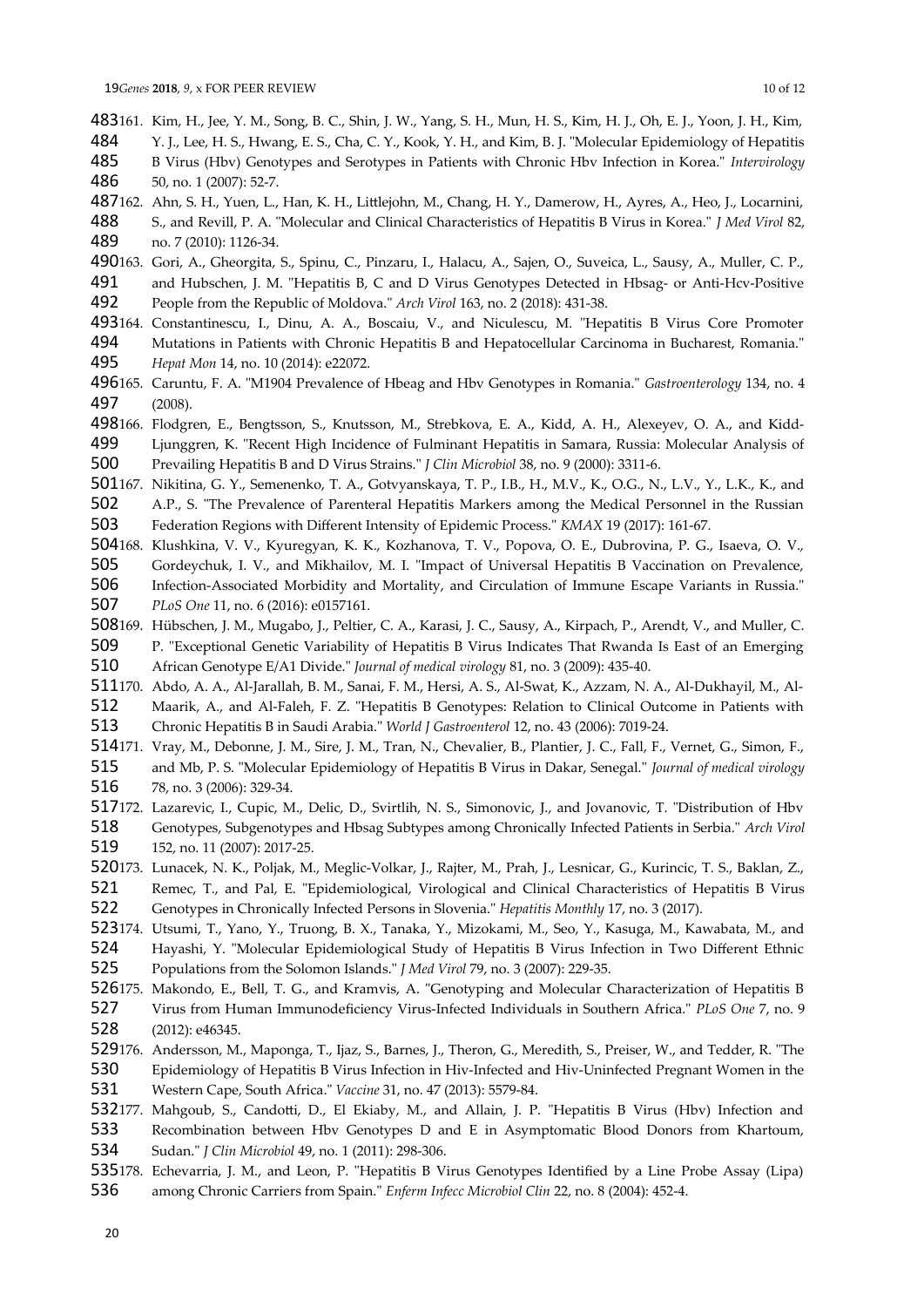537179. Sanchez-Tapias, J. M., Costa, J., Mas, A., Bruguera, M., and Rodes, J. "Influence of Hepatitis B Virus Genotype on the Long-Term Outcome of Chronic Hepatitis B in Western Patients." *Gastroenterology* 123, no. 6 (2002): 1848-56. 538 539

540180. Gonzalez, R., Torres, P., Castro, E., Barbolla, L., Candotti, D., Koppelman, M., Zaaijer, H. L., Lelie, N.,

Allain, J. P., and Echevarria, J. M. "Efficacy of Hepatitis B Virus (Hbv) DNA Screening and Characterization of Acute and Occult Hbv Infections among Blood Donors from Madrid, Spain." *Transfusion* 50, no. 1 (2010): 221-30. 541 542 543

544181. Poves-Martínez, E., Del Pozo-Prieto, D., Costero-Pastor, B., Borrego-Rodriguez, G., Beceiro-Pedroño, I., Sanz-García, C., Busteros-Buraza, J. I., and González Palacios, M. "Diagnostic Incidence of the Presence of Positive Hbsag: Epidemiologic, Clinical, and Virological Characteristics." *Revista Espanola de Enfermedades* 545 546

*Digestivas* 104, no. 1 (2012): 10. 547

- 182. Manamperi, A., Gunawardene, N. S., Wellawatta, C., Abeyewickreme, W., and De Silva, H. J. "Hepatitis B Virus (Hbv) Genotypes in a Group of Sri Lankan Patients with Chronic Infection." *Trop Biomed* 28, no. 2 (2011): 320-4. 548182. 549 550
- 551183. Yousif, M., Mudawi, H., Hussein, W., Mukhtar, M., Nemeri, O., Glebe, D., and Kramvis, A. "Genotyping and Virological Characteristics of Hepatitis B Virus in Hiv-Infected Individuals in Sudan." *International Journal of Infectious Diseases* 29 (2014): 125-32. 552 553
- 554184. Yousif, M., Mudawi, H., Bakhiet, S., Glebe, D., and Kramvis, A. "Molecular Characterization of Hepatitis
- B Virus in Liver Disease Patients and Asymptomatic Carriers of the Virus in Sudan." *BMC Infect Dis* 13, no. 1 (2013): 328. 555 556
- 557185. Lindh, M., Horal, P., and Norkrans, G. "Acute Hepatitis B in Western Sweden-Genotypes and Transmission Routes." *Infection* 28, no. 3 (2000): 161-63. 558
- 559186. Hirzel, C., Wandeler, G., Owczarek, M., Gorgievski-Hrisoho, M., Dufour, J.-F., Semmo, N., and Zürcher,

S. "Molecular Epidemiology of Hepatitis B Virus Infection in Switzerland: A Retrospective Cohort Study." *BMC Infect Dis* 15, no. 1 (2015): 483. 560 561

562187. Antaki, N., Haffar, S., Ali Deeb, S., Assaad, F., Abou Harb, R., Zeibane, N., Nasserelddine, M., Ibrahim,

N., Alhaj, N., Jabbour, E., Aaraj, R., Antaki, F., Kebbewar, K., and Syrian Working Group for the Study of Viral, H. "High Prevalence of Hbv Genotype D in Syria and the Clinical Characteristics of Hepatitis B E 563 564

Antigen-Negative Chronic Hepatitis B." *Epidemiol Infect* 138, no. 1 (2010): 40-4. 565

566188. Khan, A., Kurbanov, F., Tanaka, Y., Elkady, A., Sugiyama, M., Dustov, A., and Mizokami, M. "Epidemiological and Clinical Evaluation of Hepatitis B, Hepatitis C, and Delta Hepatitis Viruses in Tajikistan." *Journal of medical virology* 80, no. 2 (2008): 268-76. 567 568

- 569189. Jutavijittum, P., Jiviriyawat, Y., Yousukh, A., Kunachiwa, W., and Toriyama, K. "Genotypes of Hepatitis B Virus among Voluntary Blood Donors in Northern Thailand." *Hepatology research* 35, no. 4 (2006): 263-66. 570
- 571190. Jutavijittum, P., Yousukh, A., Jiviriyawat, Y., Kunachiwa, W., and Toriyama, K. "Genotypes of Hepatitis B Virus among Children in Chiang Mai, Thailand." *Southeast Asian J Trop Med Public Health* 39, no. 3 (2008): 394-7. 572 573
- 574191. Tangkijvanich, P., Mahachai, V., Komolmit, P., Fongsarun, J., Theamboonlers, A., and Poovorawan, Y. "Hepatitis B Virus Genotypes and Hepatocellular Carcinoma in Thailand." *World J Gastroenterol* 11, no. 15 (2005): 2238-43. 575 576
- 577192. Patassi, A., Benaboud, S., Landoh, D. E., Salou, M., Dagnra, A. C., Saka, B., Krivine, A., Meritet, J. F., Pitche, P., and Salmon-Ceron, D. "Hepatitis B Infection in Hiv-1-Infected Patients Receiving Highly Active Antiretroviral Therapy in Lome, Togo: Prevalence and Molecular Consequences." *S Afr Med J* 106, 578 579
- no. 6 (2016). 580
- 581193. Sayan, M., Akhan, S., Sargin, F., Yasar, K., Cagatay, A., Inan, D., Simsek, F., Kaptan, F., Celikbas, A. K.,

and Demiraslan, H. "Molecular Characterization of Hiv-1 in Hbv±Hdv/Hcv Co-Infected Hiv-1 Positive Patients in Turkey." *Journal of Clinical Virology* 82 (2016): S87-S88. 582 583

584194. Altindis, M., Aslan, F. G., Köroglu, M., Ayla, E., Demir, L., Uslan, M. I., Aslan, S., Özdemir, M., and Baykan, M. "Hepatitis B Virus Carrying Drug-Resistance Compensatory Mutations in Chronically Infected Treatment-Naive Patients." *Viral Hepatit Dergisis* 22, no. 3 (2016): 103. 585 586

587195. Sunbul, M., and Leblebicioglu, H. "Distribution of Hepatitis B Virus Genotypes in Patients with Chronic Hepatitis B in Turkey." *World J Gastroenterol* 11, no. 13 (2005): 1976-80. 588

589196. Atalay, M. A., Gokahmetoglu, S., and Aygen, B. "Genotypes of Hepatitis B Virus in Central Anatolia,

Kayseri, Turkey." *Saudi Med J* 32, no. 4 (2011): 360-3. 590